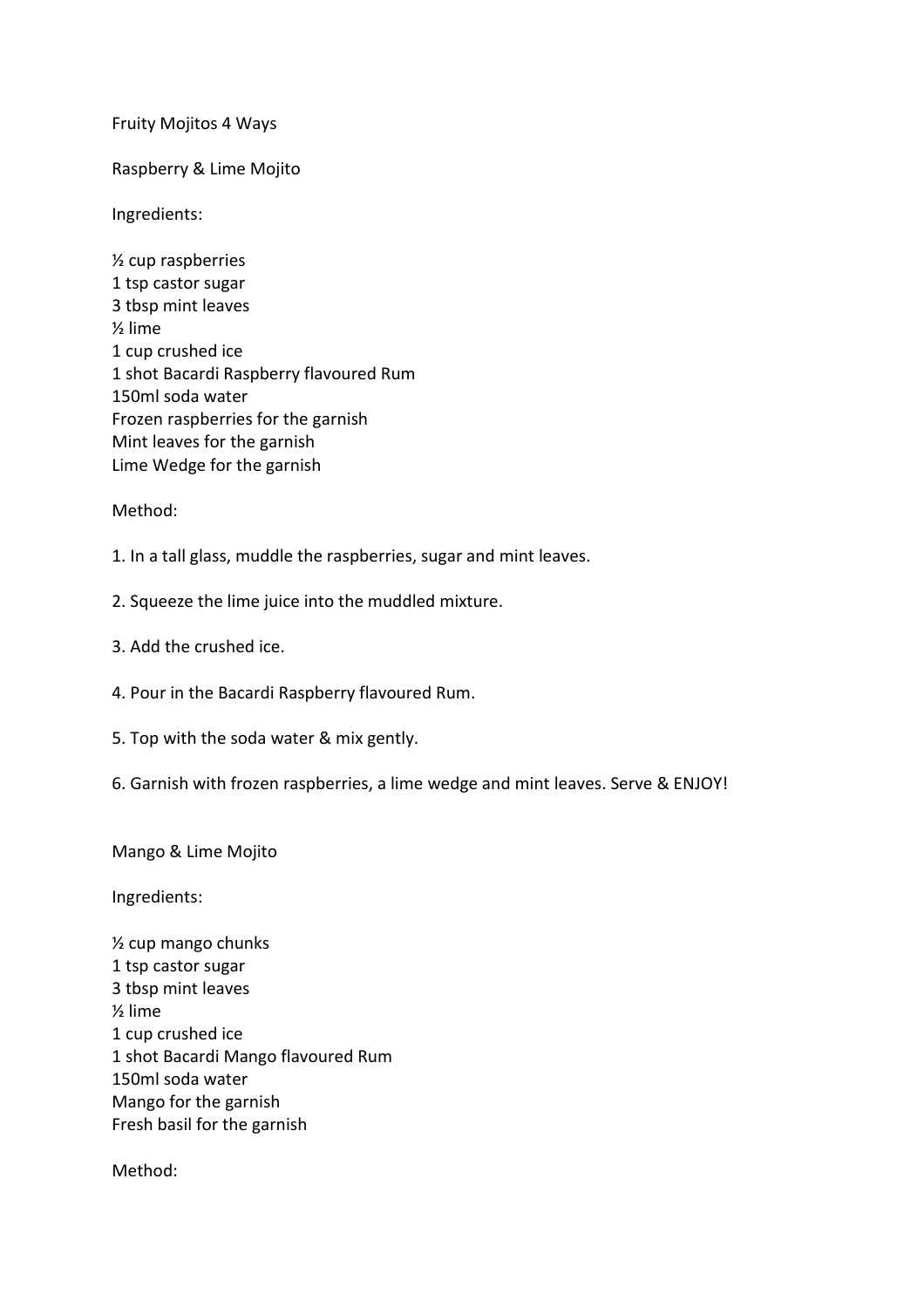1. In a tall glass, muddle the mango, sugar and mint leaves.

- 2. Squeeze the lime juice into the muddled mixture.
- 3. Add the crushed ice.
- 4. Pour in the Bacardi Mango flavoured Rum.
- 5. Top with the soda water & mix gently.
- 6. Garnish with fresh mango slices and mint leaves. Serve & ENJOY!

Grapefruit & Honey Mojito

Ingredients:

3 grapefruit slices, peeled and quartered 1 tsp honey 3 tbsp mint leaves ½ lime 1 cup crushed ice 1 shot Bacardi Grapefruit flavoured Rum 150 ml soda water Grapefruit slice for the garnish Fresh mint leaves for the garnish Honey drizzle for the garnish

## Method:

- 1. In a tall glass, muddle the grapefruit slices, honey and mint leaves.
- 2. Squeeze the lime juice into the muddled mixture.
- 3. Add the crushed ice.
- 4. Pour in the Bacardi Grapefruit flavoured Rum.
- 5. Top with the soda water & mix gently.
- 6. Garnish with a slice of grapefruit, mint leaves and a honey drizzle. Serve & ENJOY!
- Pineapple & Jalapeño Mojito

Ingredients:

¼ cup pineapple chunks